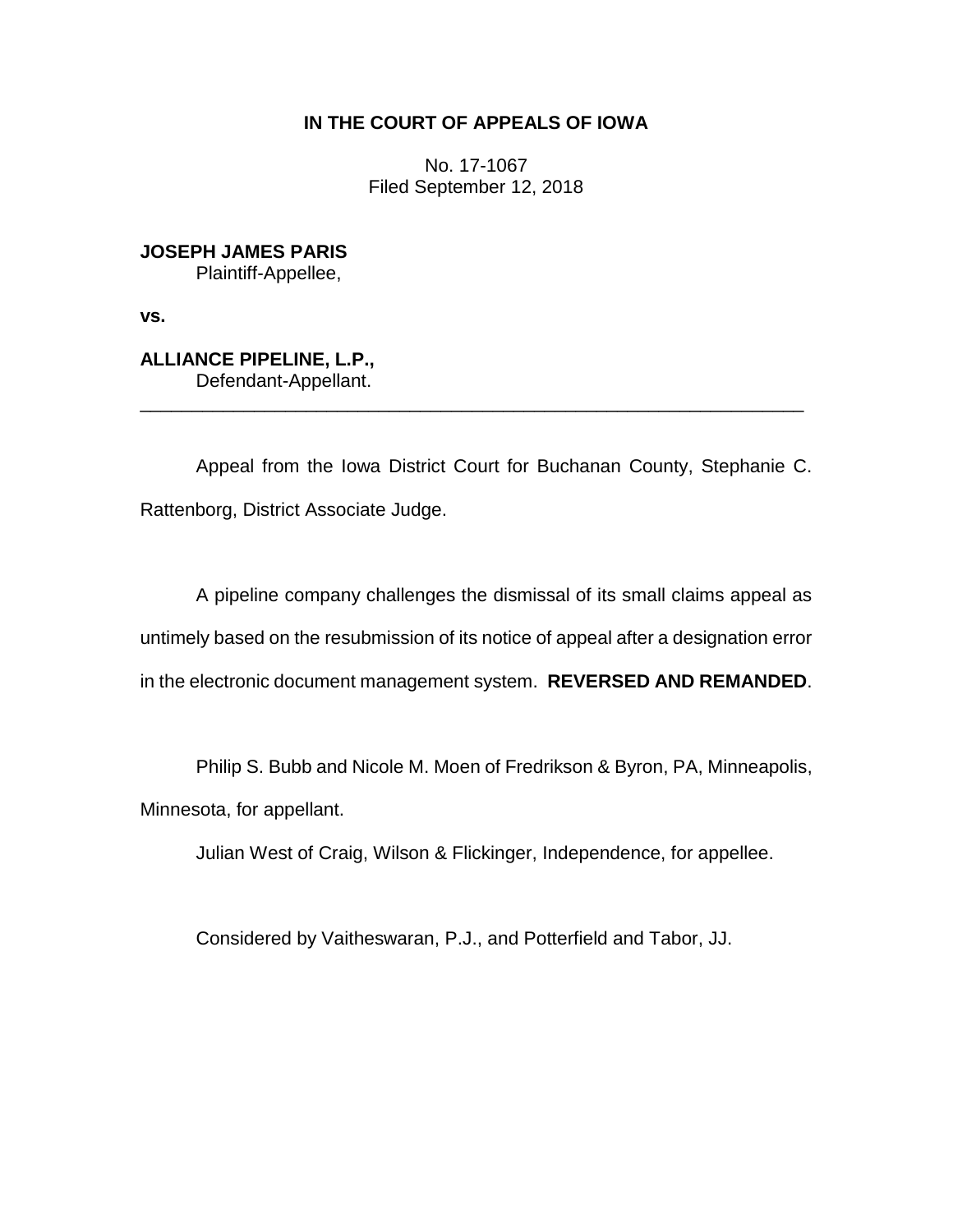## **TABOR, Judge.**

 $\overline{a}$ 

Farmer Joseph Paris sought damages from Alliance Pipeline, L.P. (Alliance), for loss of crop yield based on the operation of a natural gas pipeline across his property. A judicial magistrate awarded \$217 in damages to Paris. Alliance filed a notice of appeal with the district court on the final day provided by statute for bringing small claims appeals. Alliance also filed a brief, mistakenly designating it as a second notice of appeal in the electronic document management system (EDMS). The clerk of court rejected the filings and, on the same day, Alliance resubmitted the properly designated brief and notice of appeal, one day beyond the statutory deadline. The district court eventually dismissed the appeal as untimely and declined to entertain Alliance's motion to reconsider. In this discretionary review, Alliance seeks to revive its small claims appeal. Finding the district court had jurisdiction to consider Alliance's appeal, we reverse and remand for a determination on the merits.

On February 6, 2017, the magistrate entered judgment against Alliance. The pipeline company appealed on February 27, 2017.<sup>1</sup> Alliance submitted two electronic documents—a notice of appeal and a brief—both of which Alliance designated as notices of appeal in EDMS. Alliance received confirmation of submission at 6:47 p.m. The following day, February 28, at 9:47 a.m., Alliance also received an email with the subject line "rejection notice" from the clerk of court.<sup>2</sup> The clerk rejected both documents because of the incorrect designation of

<sup>1</sup> Alliance had twenty days from judgment to file a written notice of appeal. *See* Iowa Code § 631.13(1) (2017). Because the twentieth day fell on a Sunday, Alliance had until midnight on Monday, February 27, to timely file its appeal. *See id.* § 4.1(34). <sup>2</sup> The notice was sent from efiling.mail@iowacourts.gov.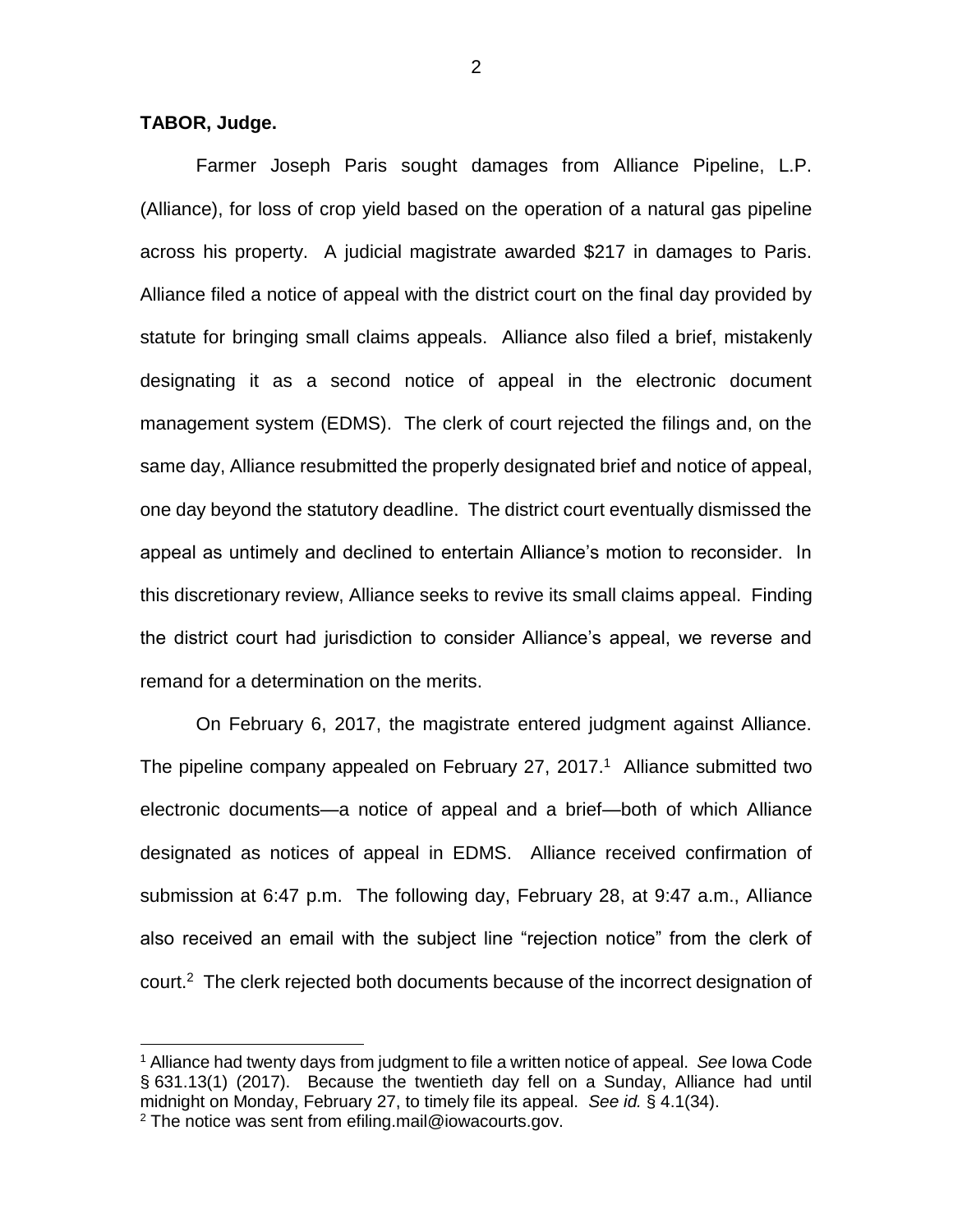the brief as a notice of appeal. The clerk filled in this reason for rejection: "There should only be one notice of appeal in each case this has 2 in this case. It charged \$370.00 instead of \$185.00. The other document is a brief not a notice of appeal." Alliance also received a separate email notice that the previous day's filing had been rescinded.

The attorney for Alliance called the clerk, who advised him to refile both documents with the correct designation, though the clerk did not point to any error with the actual notice of appeal. Alliance corrected the designation and promptly resubmitted both documents. Alliance received confirmation of the second submission at 10:01 a.m., February 28, 2017. The clerk accepted the documents and dated them with an electronic file stamp of February 28. That same day, the chief judge of the First Judicial District issued an order directing the small claims appeal to proceed.

In March 2017, the parties filed merit briefs in the district court. In supporting the magistrate's decision, Paris did not contest the timeliness of the appeal. In June 2017, the district court, on its own motion, questioned the timeliness of the small claims appeal. The court affirmed the magistrate's judgment—finding it had no jurisdiction because the notice of appeal was filed one day late.

Alliance filed a "Motion to Reconsider or Amend Findings under Iowa Court Rule 1.904" explaining the situation with the EDMS designation. In its order, the court faulted Alliance for not raising the EDMS issue in its appeal briefing and noted "[t]here is no provision for a Motion for Reconsideration in small claim. Defendant's Motion for Reconsideration is denied due to lack of jurisdiction." Alliance